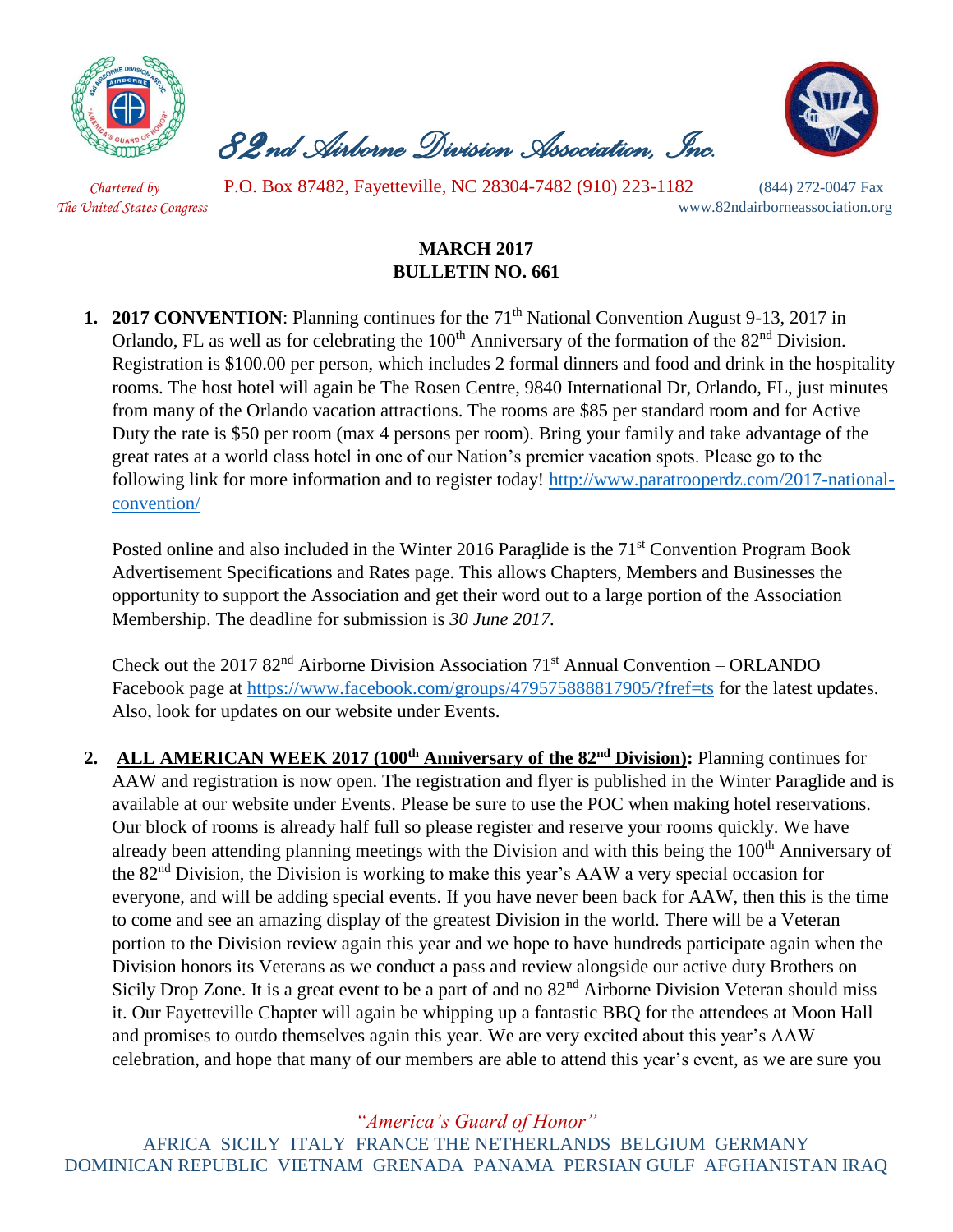



will have a great time that you will never forget, and our 100<sup>th</sup> Anniversary only happens once. Don't miss it.

Again, registration for AAW is online and can be paid for on-line or can be done by write in application with an enclosed check. The cost is \$100 and we are sure you will find it money well spent. There is also a 2017 AAW Challenge Coin this year that can be purchased with your registration or at AAW. They are also available for purchase on-line and you can have them shipped directly to you or pay with your registration and pick them up when you arrive to register at AAW, thereby saving on postage. The Challenge Coin is available for viewing on our website and on our registration form, so check it out. They are going fast so make your purchase now or reserve your coin for pick up at AAW.

**Auction Baskets**: During AAW this year, we will again be having nightly auctions at the main hospitality room. We are asking that at least one chapter per state, or the Chapters within a state combine, to donate a basket that reflects the uniqueness of the state. Please include a list of the items in your basket and the approximate worth of the basket contents. *Please notify National of your Chapter's participation so that we can plan accordingly*. Your support is greatly appreciated, and we are very thankful for the baskets we have received in the past. They have been a big hit and went a long way in supporting the Association.

- **3. IRS NOTIFICATIONS**: Once again the IRS is sending letters to some of our Chapters stating that their Form 990 has not been sent in. We have confirmed with our accountant that all forms have been turned in and were on time. If you receive one of these notification, please either email it to National or send it to us via mail, and we will ensure it is taken care of by our accountant.
- **4. 2016 CHAPTER FINANCIAL STATEMENTS**: The 2016 Chapter Financial Statements have been sent out and are due at National by 10 April 2017. Any Statements not received by the suspense date will not be added to the Association Group Return and will be the responsibility of the Chapter for filing with the IRS. To date, the following Chapters have completed and returned their Statement:

| Ben Vandervoort/Savannah/HHI | Evergreen |
|------------------------------|-----------|
| Gateway                      | New York  |
| Oklahoma                     | Orlando   |
| Tampa Bay                    |           |

State John Steele North Central Florida Rocky Mountain

**5. NATIONAL DIRECTOR NOMINATIONS:** Chapter nominations for National Directors must be received at the National office by *1 July 2017*, either by mail or email. We will notify your Chapter when it is received. Chapter nominations must be certified by the Chapter Chairperson and must be in compliance with Article V of the Association By-Laws (By-Laws can be viewed at our website at : <http://www.82ndairborneassociation.org/forms-and-resources.html>

*"America's Guard of Honor"*

AFRICA SICILY ITALY FRANCE THE NETHERLANDS BELGIUM GERMANY DOMINICAN REPUBLIC VIETNAM GRENADA PANAMA PERSIAN GULF AFGHANISTAN IRAQ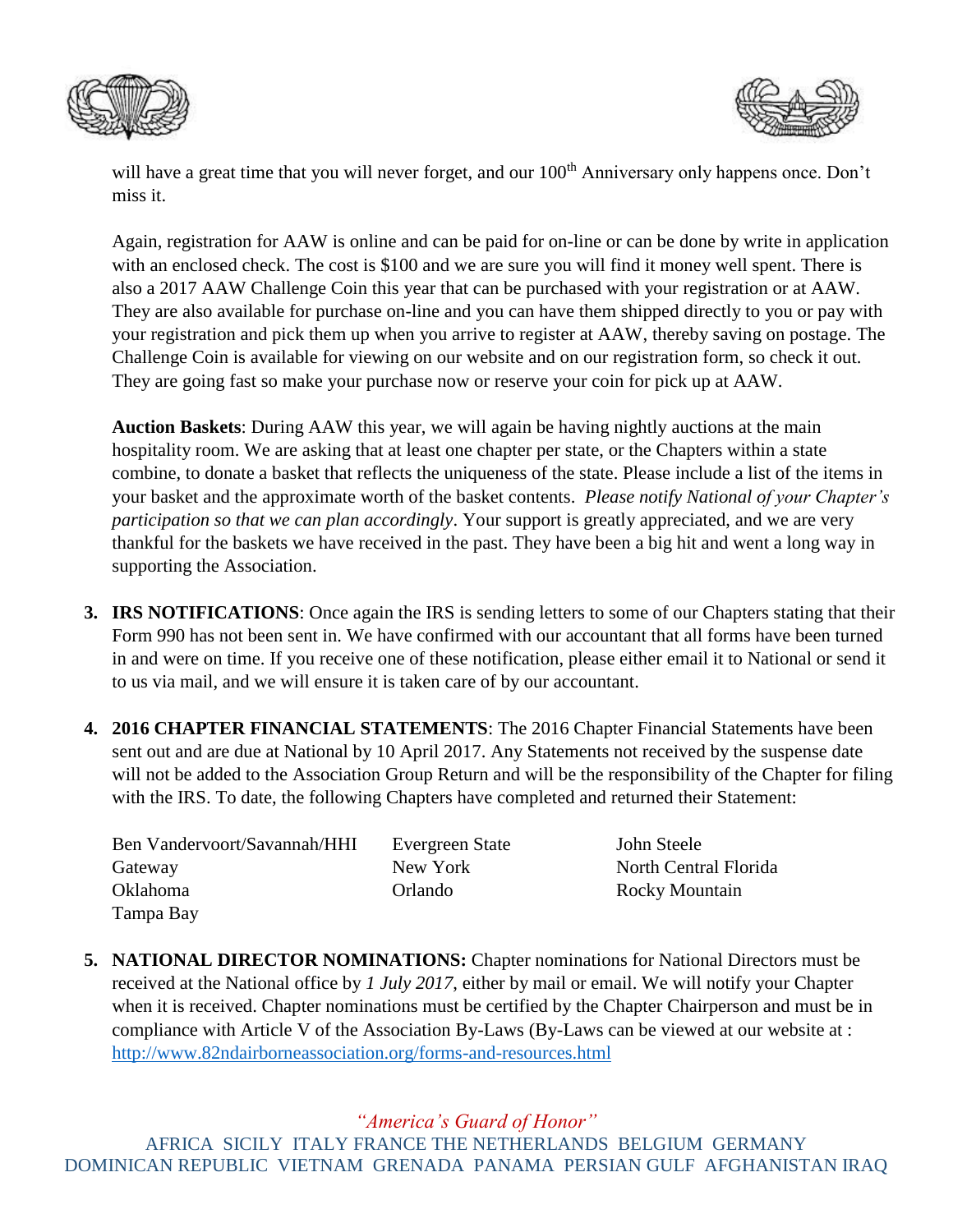



Nominations should include a brief description, 4-5 sentences, about the nominee. Please include the nominee's qualifications, past accomplishments, as well as what the nominee proposes to do for the Association, if elected.

The Active 82d Airborne Division Chapters elect their Military Directors and the 82d Airborne Division Commander will appoint the Division Department of Defense Liaison. This year six (6) Veteran Directors will be elected at the Convention and the following Veteran Directors will be Completing their term in office (\* indicates that the Director is eligible for nomination to a second 2 year term):

| <i>*Laurie Clay</i> | *Gary Covey      | *Steven C. Holcomb |
|---------------------|------------------|--------------------|
| Ed. T. Herlihy      | Jose Perez-Ortiz | Allen Schoppe      |

- **6. CHAPTER DELEGATES TO AAW AND 2017 CONVENTION**: Chapter Officers are reminded to designate their Delegate(s) to attend AAW by *1 May 2017* and the Convention by *31 July 2017*. As outlined in Article IV, Section 6 of the Association By-Laws, the Association President can call a Delegates' meeting sixty (60) days in advance of the Convention date. In the past, Presidents have done this because there is ample time during AAW for the Delegates to discuss issues and formalize the presentation to be given to the Board of Directors during the Convention. The Delegates' meeting during the National Convention is to refresh everyone's memory and finalize the presentation. Delegates should be familiar with the Association and Education Fund By-Laws, Awards SOP, Convention SOP and National Bulletins, all of which is available on the Association website. If the Chapters have any issues, please submit a 2-3 sentence summary to the National Office by *1 May 2017* We will include these in the Delegates' agenda. Registration for Delegates to AAW are received by the National office. Registration for Delegates to the Annual convention are sent to the local Chapter through the online or write in registration for the convention. Registration forms for both of these events can be found on the events tab of the Association website: http://www.82ndairborneassociation.org/events.html
- **7. ASSOCIATION SUSPENSES/DEADLINES:** Please note the following Association deadlines (all information should be sent to Executive Director Bill Bauer, unless otherwise noted):
	- a. Convention Agenda: Requests for item(s) to be placed on the Agenda for the Board's review and action at the Convention must be submitted in writing and are due *1 July 2017*.
	- b. Communication & Public Relations Award Program: Entries must comply with the Communications and Public Awards Program SOP and are due *1 July 2017* to Chairman/Director Gary Rezabek. Nominations can be sent to the National office and will be forwarded to Director Rezabek.
	- c. National Director Nominations: Nominations are due *1 July 2016*.

*"America's Guard of Honor"* AFRICA SICILY ITALY FRANCE THE NETHERLANDS BELGIUM GERMANY DOMINICAN REPUBLIC VIETNAM GRENADA PANAMA PERSIAN GULF AFGHANISTAN IRAQ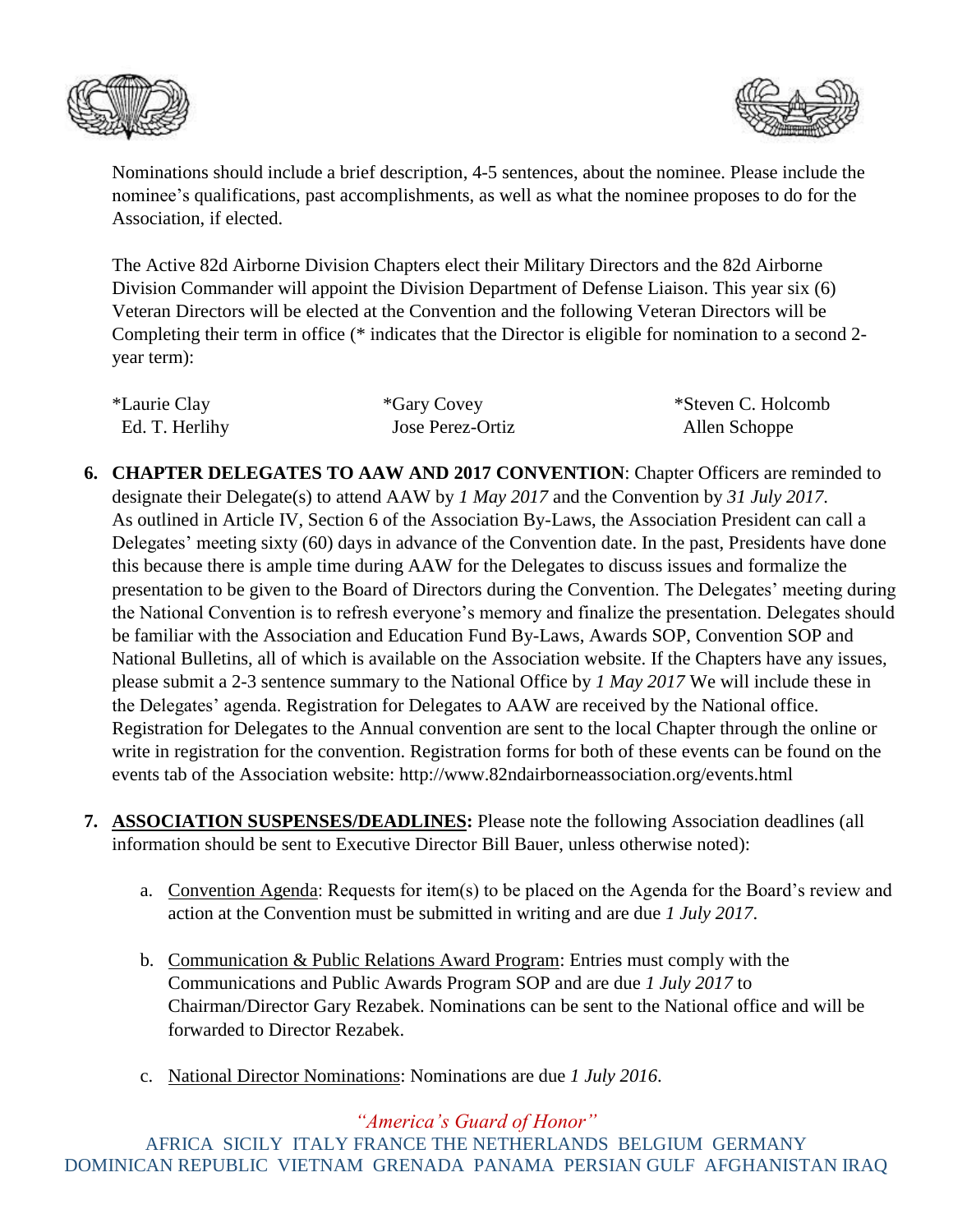



- d. 82d All American of the Year: Nominations must meet the criteria in the Awards SOP, which is available online via the Association website, and are due *2 May 2016* to Chairman/Director Gary Rezabek. Nominations can be sent to the National office and will be forwarded to Director Rezabek.
- e. Changes to By-Laws: Proposed changes and/or amendments to Chapter or Association By-Laws should be submitted in letter form and signed by the Chapter Chairperson. Changes are *due 28 July 2017*.
- **8. NATIONAL OFFICE EMAIL ADDRESS CHANGES:** Some of you may have noticed that the National Office has begun using new email addresses when contacting the Chapters. In our continued effort to improve our ability to manage Association information, we are now moving our email to the same domain we have purchased and have been using for the Chapter email accounts. This is the domain name that contains the @82ndairborneassociation.org in the last part of the email address. I will be sending out an email to all my contacts with this new address so that you can save it as a contact in your mail box. Laura and Maggie will also be sending out emails to their contacts to ensure everyone gets the change. We will also continue to monitor the @82assn.org email addresses for the next couple of months to ensure everyone gets the change, and then we will be shutting down that email address, so it is best to change the email addresses now. I am also publishing our new addresses below so that you can begin using them now. I am also posting information that you should be sending to each email address for the quickest response.

## **New Email Addresses:**

Executive Director Bill Bauer - [execdir@82ndairborneassociation.org.](mailto:execdir@82ndairborneassociation.org) This address is for information from Chapters concerning questions from Chapter Chairmen, by-laws, by-law changes, Chapter startups or Chapter shut-downs, serious infractions by Association members, assistance from the National Office in running Chapter events, Chapter refunds for new and renewed memberships, requests for the Association President or Executive Director to attend events, donations, and any information the Chapter Chairmen deems necessary for action by the Executive Director.

Executive Secretary Laura Bauer – [execsec@82ndairborneassociation.org.](mailto:execsec@82ndairborneassociation.org) This address is for information on Chapter financial statements, Chapter reports, Chapter events, TAPS submissions, arranging appointments, questions concerning our website, submission requests for items to be placed on our website, facebook and in the Paraglide (Not for submission of your Chapter Paraglide Article. They will continue to be sent to the Paraglide Editor), questions on All American Week registration, and any information that Chapters would like communicated to the entire Association.

Assistant/Administrative Secretary Maggie Hollinger – [asst@82ndairborneassociation.org.](mailto:asst@82ndairborneassociation.org) This address is for all information concerning membership. New membership, membership renewals, changes to membership information, submission of membership report changes, and any other information concerning membership.

*"America's Guard of Honor"* AFRICA SICILY ITALY FRANCE THE NETHERLANDS BELGIUM GERMANY DOMINICAN REPUBLIC VIETNAM GRENADA PANAMA PERSIAN GULF AFGHANISTAN IRAQ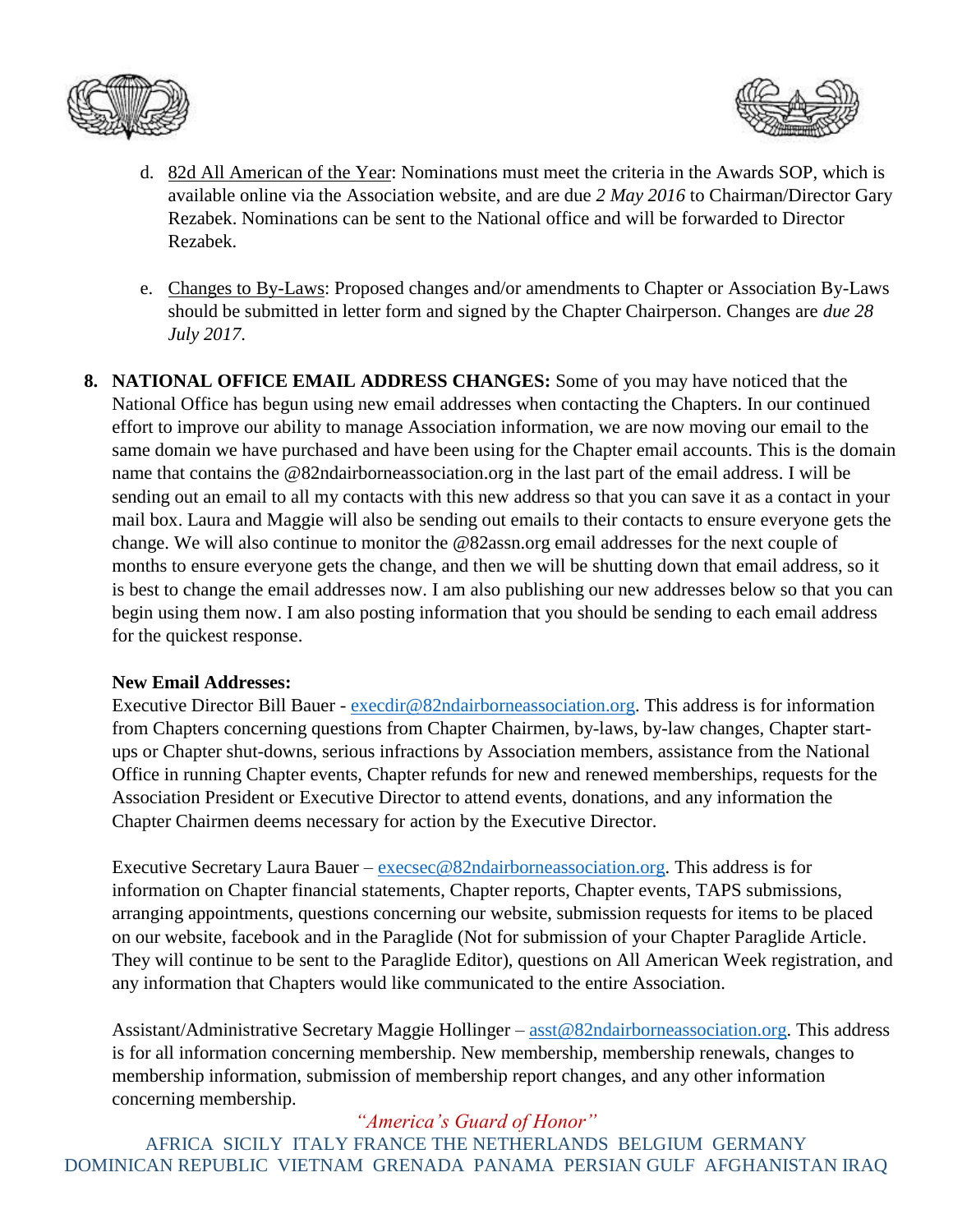



If you have questions on who best to send certain information to, please call our office and we will assist you.

- **9. SPRING 2017 PARAGLIDE**: Please remember that submissions for the Spring edition of the Paraglide is due by *30 March 2017*. Please submit your articles directly to the editor at [paraglide@holmesteads.com](mailto:paraglide@holmesteads.com)
- **10. WITHIN THE DIVISION AND FORT BRAGG**: Please visit the following 82d Airborne Division websites to find out what is happening within the Division and sign up for our E-News bulletin: <http://www.dvidshub.net/image> and [http://www.bragg.army.mil/82nd/pages/default.aspx.](http://www.bragg.army.mil/82ND/Pages/default.aspx) Also, don't forget to check out the Division's Facebook page<https://www.facebook.com/82ndAirborneDivision>
- **11. POSTING CHAPTER EVENTS ON ASSOCIATION WEBSITE**: Please notify National of all of your Chapter's major events so that they can be posted on the Association website and Facebook page. Please submit your flyers to National so that they may be approved for posting. However, only events lasting 2 or more days will be posted in the Paraglide. They will be placed on the website by the National office once they are approved.
- **12. E-NEWS BULLETINS**: The E-News bulletin is a way for all members of the Association to be kept informed of news articles related to Fort Bragg, the Airborne Community, the Association, the Veterans Administration, and the Army at large. If you are not receiving the E-News bulletin you can sign-up to receive it at the following link:<http://www.82ndairborneassociation.org/what-s-new.html>

It is a great way of staying informed of what's happening within the Division through only two emails a month, and we are sure you will enjoy this information. There is no obligation to purchase anything, and if for any reason you do not enjoy this bulletin you can easily unsubscribe through the link provided at the bottom of the email. Thank you for your support.

- **13. CHANGE IN CHAPTER OFFICERS**: Some Chapters have elections this time of year and elect new officers. Elected Chapter Officers must be members in good standing and annual members must be current. Please provide Chapter Officer changes to National as soon as possible so that we can update the Paraglide and the Association website.
- **14. 2016 & 2017 CHAPTER ACTIVITIES REPORTS**: Just a reminder that Veteran Chapters are *required* by the Association By-Laws to submit "a report of the dates and places of all meetings and activities held or sponsored by the Chapter" throughout the 2016 year, and a "tentative" schedule of the Chapter's meetings and activities for 2017. This report should arrive at the National Headquarters by February 28, 2017. To date we have received very few reports. If you have submitted your reports, thank you. If you have not yet done so, please submit them as soon as possible. Thank you.

*"America's Guard of Honor"*

AFRICA SICILY ITALY FRANCE THE NETHERLANDS BELGIUM GERMANY DOMINICAN REPUBLIC VIETNAM GRENADA PANAMA PERSIAN GULF AFGHANISTAN IRAQ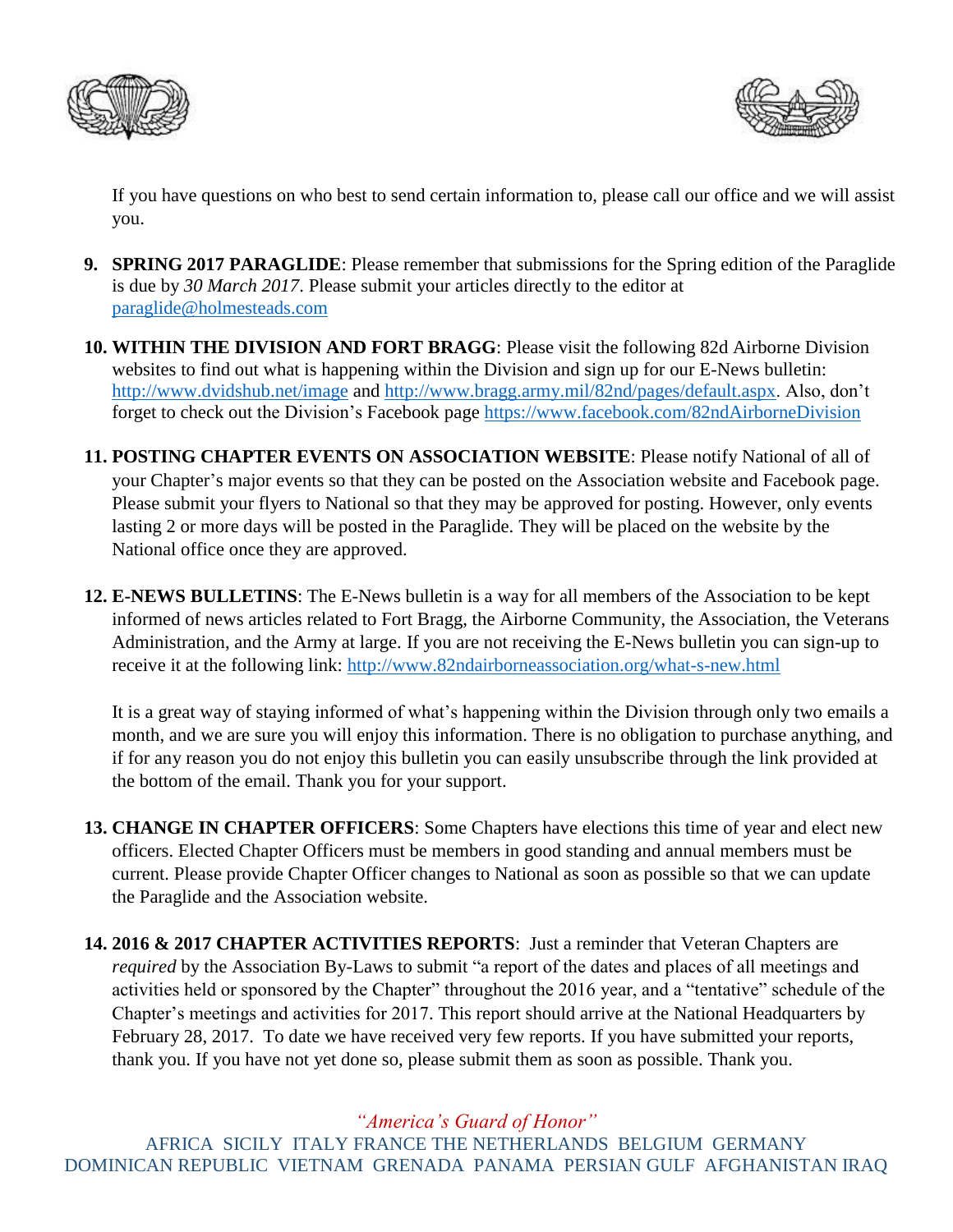



- **15. COMBINED FEDERAL CAMPAIGN**: Chapters and Members are encouraged to contact local businesses for tax deductible donations for the 82<sup>nd</sup> Airborne Division Association Education Fund. The 82<sup>nd</sup> Airborne Division Association Educational Fund benefits our Dependent Children and young Paratroopers who have recently left the service and is a tax exempt organization under the provisions of Section 501(c)3 of the Internal Revenue code.
- **16. USAA CREDIT CARDS:** Please be aware that USAA is converting all existing MasterCard accounts to VISA in 2016. The transition will be seamless and have no impact on the current co-branded 82<sup>nd</sup> Airborne Division Association/USAA cardholders other than a new card being automatically issued.
- **17. DONATIONS TO GENERAL FUND**: The Association continues to request your donations to the General Fund. Please help us to widen our support for our Active Duty Troopers by donating to the Association. Your support will greatly increase the Association's ability to support our Active Duty Troopers through the many programs we are trying to support for the Division, such as Holiday Troop Support, and the Division food locker. Please help the Association in supporting our 82<sup>nd</sup> Airborne Division Troops. Donations can be mailed to the National office or made by clicking on the Donate tab found on our website [www.82ndairborneassociation.org](http://www.82ndairborneassociation.org/) . Thank you for your support.
- **18. CERTIFICATES OF APPRECIATION and MERIT**: This is the time of year that Chapters recognize members or businesses for their support of the goals of the Association. You can request a Certificate through the National Office via email. The cost of each Certificate is \$5.00, which includes shipping and handling.
- **19. ASSOCIATION UPCOMING EVENTS**: Please announce the following upcoming regional events at Chapter meetings, via the Chapter newsletter and website. Registration and information on these events were published in the Paraglide and also on the Association's website at the following link: [www.82ndairborneassociation.org/events.html.](http://www.82ndairborneassociation.org/events.html) If you would like to have the Association President or Executive Director attend your event, please send an invitation to the National office in enough time for us to plan and we will do our best to attend.
	- a. Annual Southwest Memorial Airborne Days Reunion, 9-11 June 2017 is at Lafayette, LA and is hosted by the Acadiana Chapter. POC is Randy Vidrine 337-684-6175 or 337-288-2730. The host hotel is Ramada Inn US 167.
	- b. 40th Annual Airborne Awards Festival, 26-29 April 2017 is in Atlanta, GA and is hosted by the Donald D. Lassen All Airborne Atlanta Chapter. POC is Annette Purcell 678-592-7441. The host hotel is the Sheraton Atlanta Airport 770-997-1100.
- **20. STATEMENT OF ASSOCIATION POLICY**: Just a reminder to Chapter Officers and Association Members: the Association does *not* sponsor, nor lend its name in any way to parachute jumping activities, nor does it provide insurance coverage for anyone in any parachute jumping activity, to include being in attendance. The Association policy also does not cover the sales, or consumption of any

*"America's Guard of Honor"* AFRICA SICILY ITALY FRANCE THE NETHERLANDS BELGIUM GERMANY DOMINICAN REPUBLIC VIETNAM GRENADA PANAMA PERSIAN GULF AFGHANISTAN IRAQ